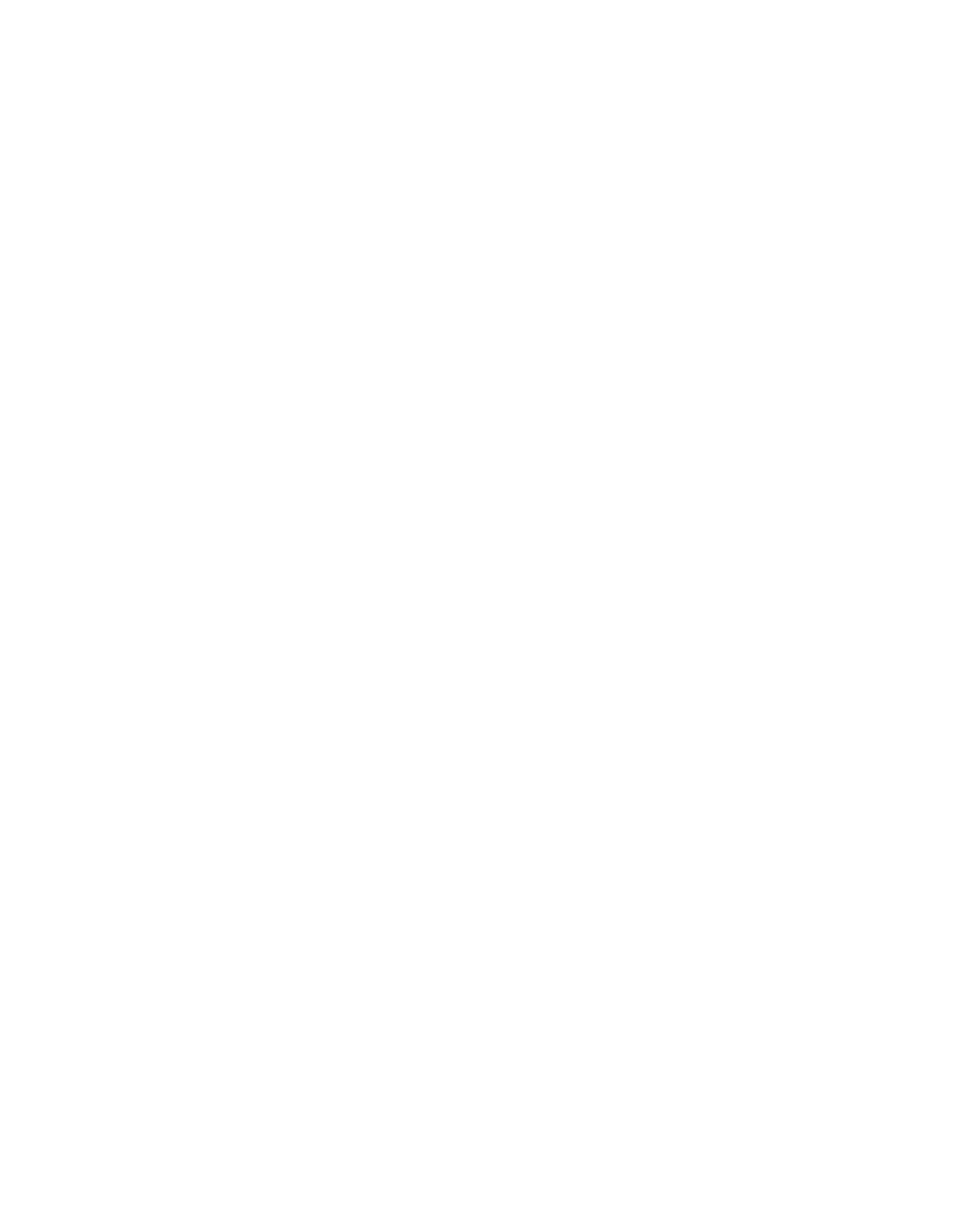**Public Works** 



## **Sanitary Sewer Overflow Response and Notification Plan**

May, 2015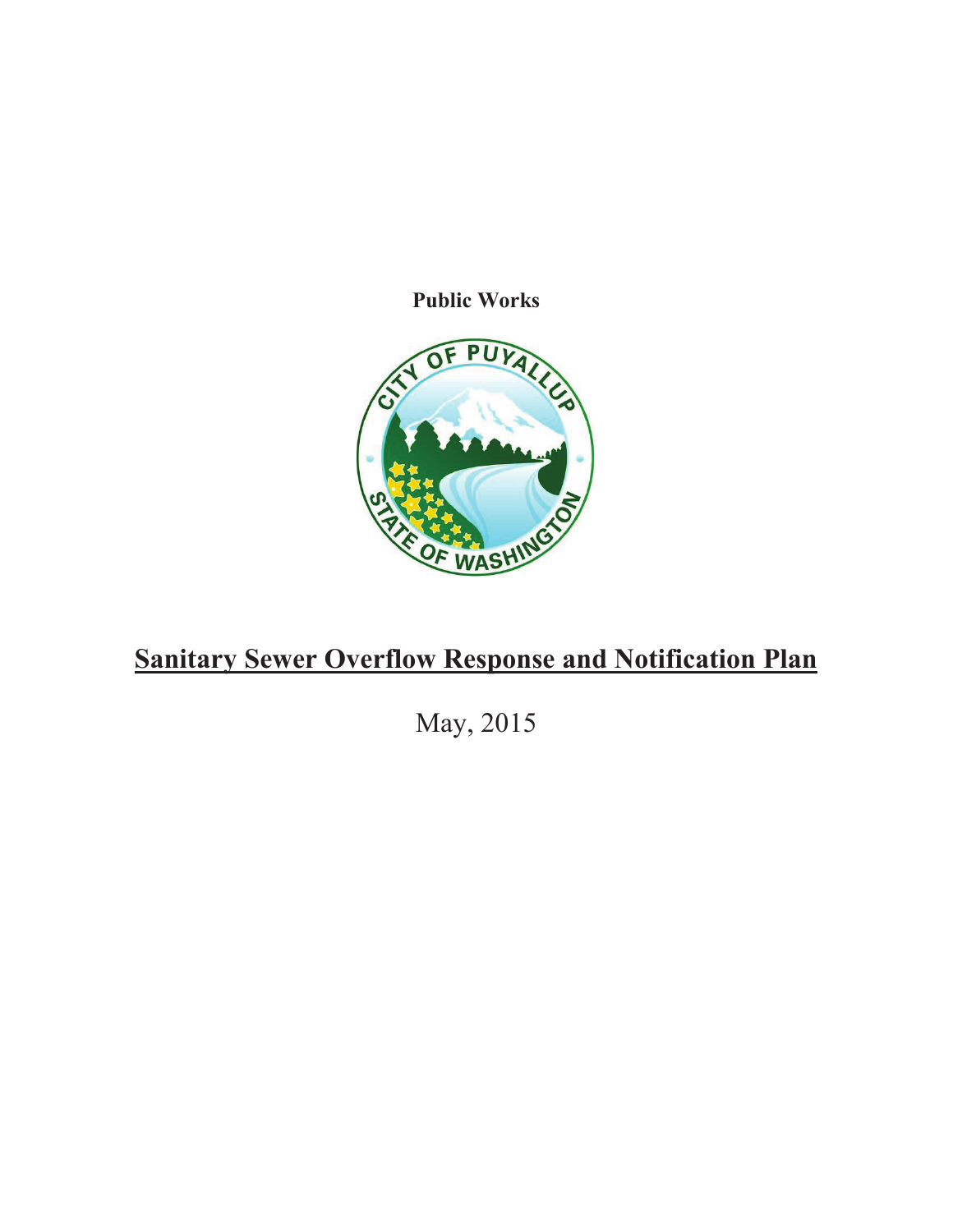### **City of Puyallup Public Works**

### **Sanitary Sewer Overflow Response and Notification Plan**

Whenever sanitary sewage leave the confines of the piping system, immediate action is necessary to prevent environmental, public health or financial damage from occurring. In addition, quick action is normally needed to mitigate damage which may have already occurred. For the purpose of this section, the following SSO (sanitary sewer overflow) categories are part of the emergency action plan.

- 1. An overflow that results in a discharge to waters of the United States (or waters of the state) and/or an overflow of wastewater, including a wastewater backup into a building (caused by solely by a blockage or other malfunction in a City owned sewer pipe or building lateral).
- 2. An overflow of wastewater, including a wastewater backup into a building (caused by solely by a blockage or other malfunction in a privately owned sewer pipe or building lateral).

All of the above conditions are likely to cause some damage. Each should be treated as an emergency, and corrective actions taken in accordance with the City of Puyallup's directions. Both categories 1 & 2 should be reported immediately to the Collections Division within Public Works for further investigation and possible damage remediation and control. Category 1 will be reported to the EPA within 24 hours and a written report will be sent to EPA, DOE, and The Puyallup Tribe within 5 days. The City of Puyallup is responsible for the O&M of the sanitary sewer system within the public's right-of-way as well as dedicated easements. All overflows are treated as the City's responsibility until reasonable evidence shows otherwise. Care should be taken to provide advice to the property owner in cases where the City is not liable, but the property owner is ultimately the decision maker about what actions should be taken.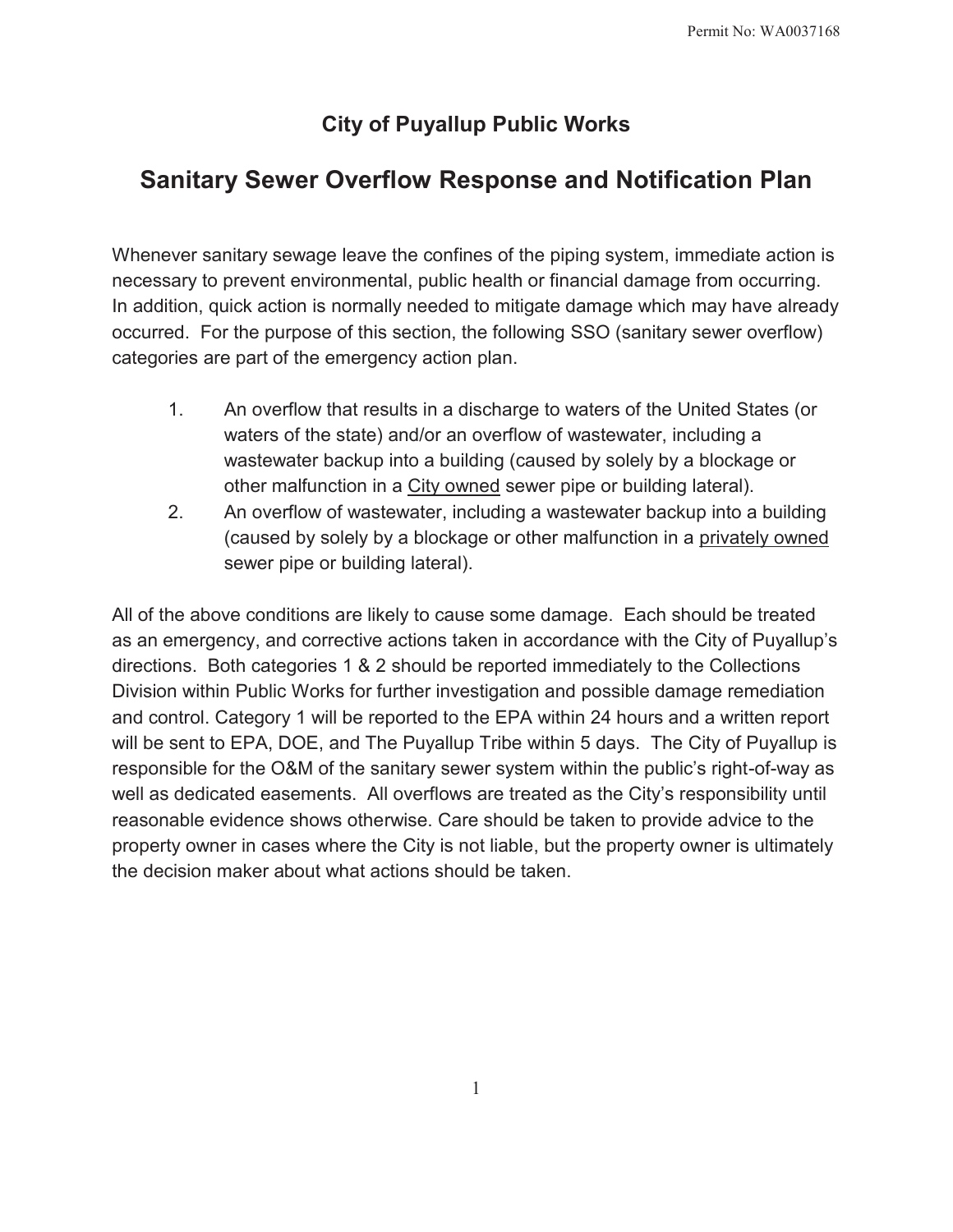#### *Response Activities*

There are specific steps that should be followed once a notification is received that an overflow may be occurring. The following figure outlines actions that could be taken when the City of Puyallup Public Works receives notice that a possible overflow has or is occurring.



#### **General Notification Procedure**

When a SSO occurs, specific notification requirement are needed. In such cases the following Notification procedure should be followed and documented.

#### *Agency Notification Requirements*

The EPA, DOE, The Puyallup Tribe and The Tacoma-Pierce County Health Dept. (TPCHD) should be immediately notified when an overflow is occurring and causing damage to public health and the environment. Others that may require notification include local water suppliers and affected property owners. The initial notification must be given within 24 hours. However, attempts should be made to notify them as soon as possible so they can observe the problem and the extent of the issue while the problem is happening. After an SSO has taken place and the cleanup has been done, a written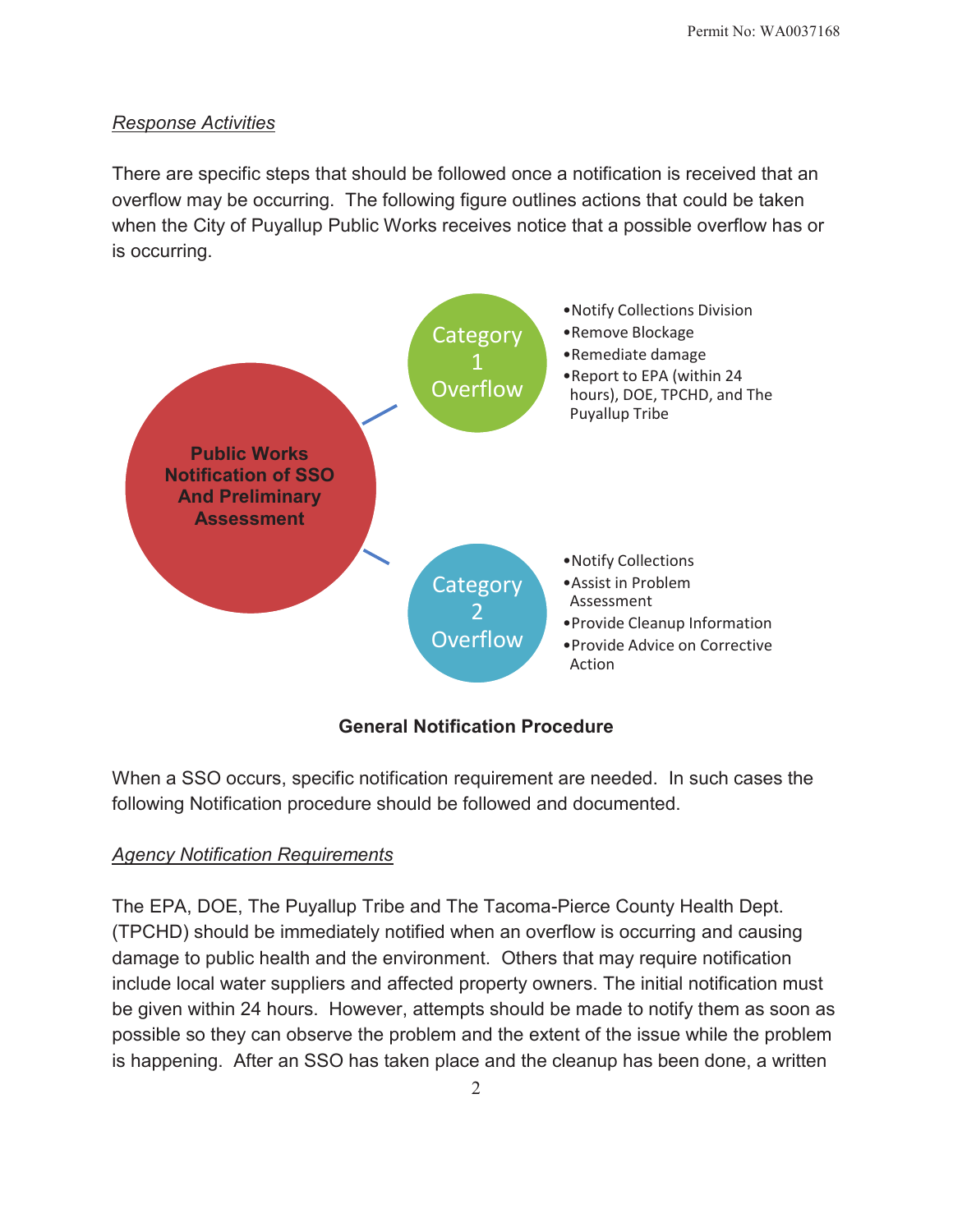report of the event should be submitted to the EPA, DOE, and The Puyallup Tribe within five days. This report should be specific and should be inclusive of all work completed. If possible the report should also include a description of follow-up actions such as modeling or problem corrections that has or will take place.

#### *Public Notification*

When an SSO occurs and the extent of the overflow is significant and the damage cannot be contained, the public may be notified through proper communication channels. Normally the local health department will coordinate such notification. Should the City of Puyallup need to provide notification it could include press releases to the local news agencies, publication in an area paper, and leaflets delivered to home owners or citizens in the area of the SSO. Notification should be sufficient to insure that the public health is protected.

#### *Overflow Cleanup*

When an overflow happens, care should be taken to clean up the environment to the extent feasible based on technology, good science and financial capabilities. Cleanup could include removal of contaminated water and soil saturated with wastewater and toilet paper, disinfection of standing water with environmentally adequate chemicals or partitioning of the affected area from the public until natural soil microbes reduce the hazard. Cleanup is usually specific to the affected area and may differ from season to season. As such, this guide does not include specific details about cleanup. The responsible staff member in conjunction with the local health department and the owner of real property should direct activities in such a manner that they are all satisfied with the overall outcomes. If, during the cleaning process, the responsible staff member believes an involved agency is requesting excessive actions, the public works director should be contacted.

#### *Corrective Action*

All SSO's should be followed up with an analysis as to cause and possible corrective actions. An SSO which is the result of grease or root plug may be placed on the preventative maintenance list for more frequent cleaning. Serious or repetitive plugging problems may require the reconstruction of the sewer lines. An overflow that results from inadequate capacity should be followed by additional system modeling and either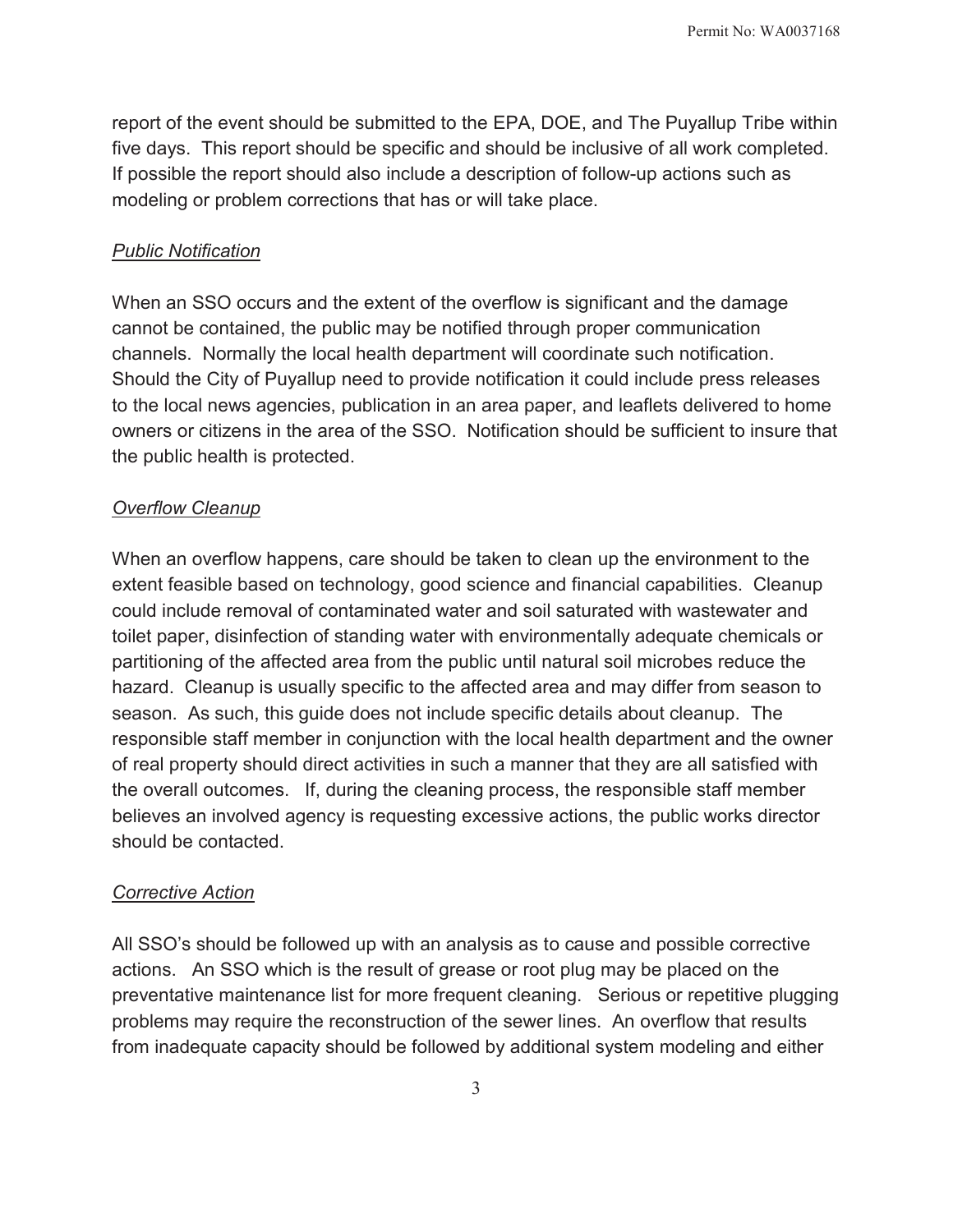flow reduction or capacity increase. If a significant or unusual weather condition caused flooding which was introduced to the sanitary sewer system incorrectly, the corrective action may include working with other agencies to try and rectify the cross connection from the storm sewer to the sanitary sewer or from home drainage systems and sump pumps. Finally, should a problem be such that it is not anticipated to reoccur, no further action may be needed.

#### *Agency Information:*

US EPA Region 10 Attn: ICIS Data Entry Team 1200 Sixth Avenue, Suite 900 OCCE-133 Seattle, WA 98101-3140 NPDES Compliance Hotline (within 24 hours) (206) 553-1846

The Puyallup Tribe Environmental Department 3009 E. Portland Ave, Tacoma, WA 98404

Department of Ecology Southwest Regional Office P.O. Box 47775 Olympia, WA 98504-7775 (360) 407-6300

Tacoma-Pierce County Health Department (253) 798-6470

*See next page for local water purveyor contact information.*